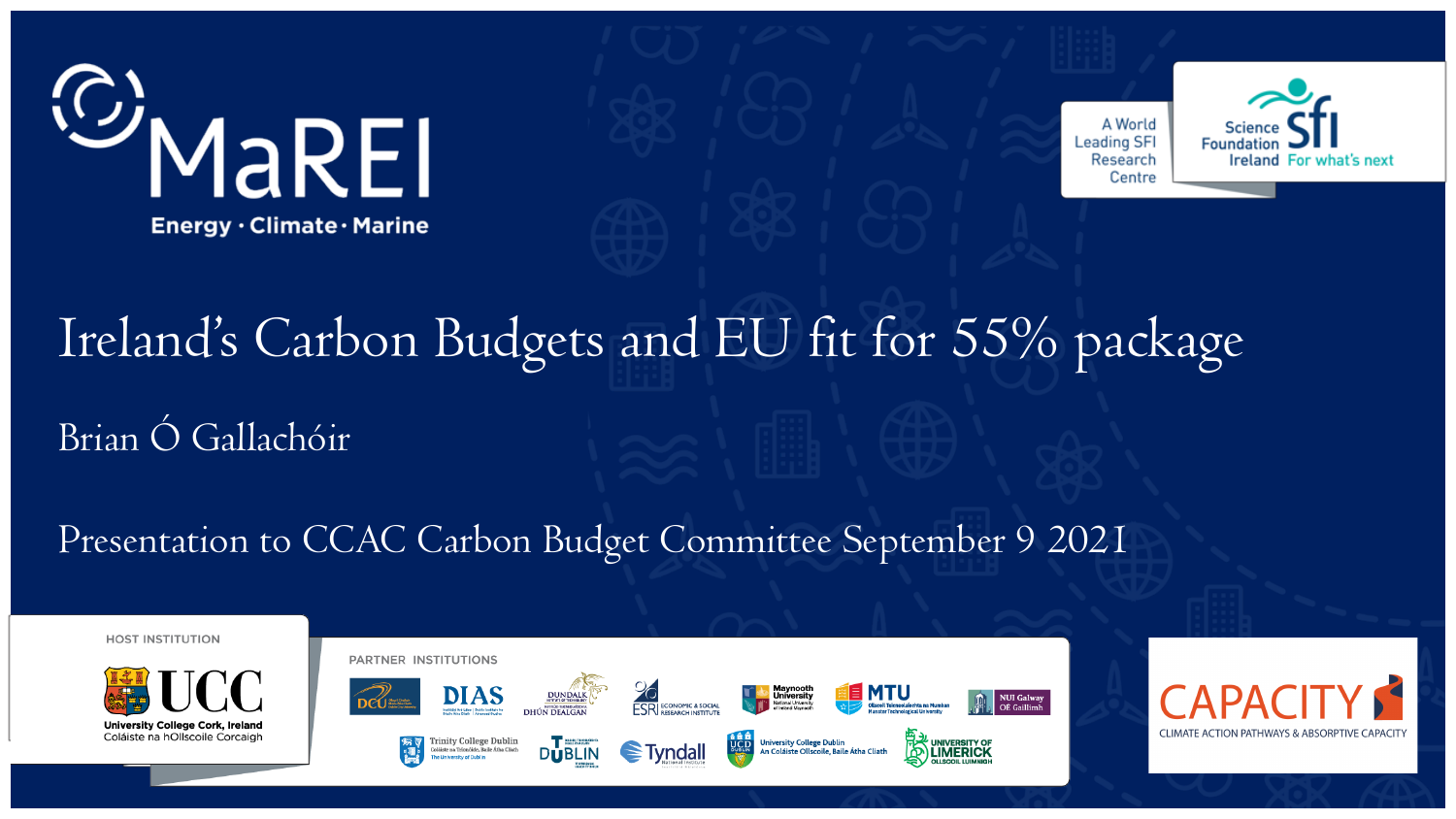# **EU 2020 Climate Policy Targets**

- The European Council of March 2007 committed to achieve at least a 20% reduction of greenhouse gas emissions by 2020 compared to 1990
- The Council further decided to use the EU Emissions Trading Scheme (ETS), which was introduced in 2005 (under Directive 2003/87/EC). Phase 1 (2005-2007) was a pilot phase, followed by the Kyoto Phase (2008-2012).
- Since 2005, ETS emissions were quantifiable distinctly from other GHG emissions. Hence 2005 became the reference year for ETS and non-ETS emissions targets.
- The 20% target was allocated between ETS and non-ETS emissions on a 'cost effective' basis.
- A 20% reduction in GHG relative to 1990 is equivalent to a 15% reduction in GHG relative to 2005. The cost effective way to achieve this 15% reduction relative to 2005 comprises a 21% reduction for ETS emissions and a 10% reduction for non-ETS emissions.
- The Council further decided that the EU ETS 21% target would be met by collectively by ETS installations within the EU, whereas the non-ETS 10% target would be distributed amongst Member States under an Effort Sharing Decision (406/2009/EC)
- Effort sharing was determined by relative GDP per capita levels of Member States, capped by -20% or +20% change in non-ETS emissions relative to 2005 levels. Annual emissions caps were agreed with banking and borrowing from between years and emissions allowances trading between Member States

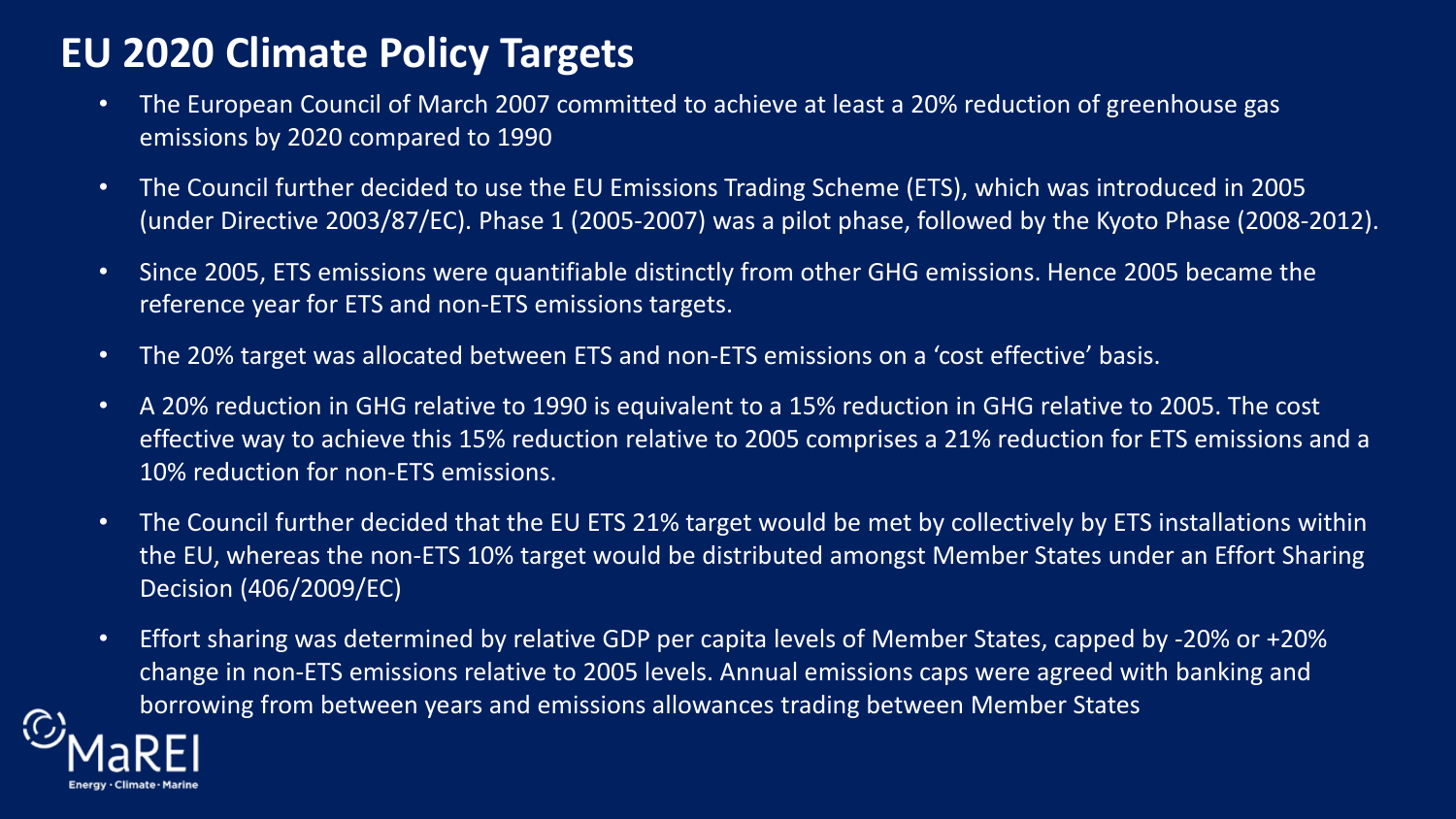#### **EU 2020 Climate Policy Targets**

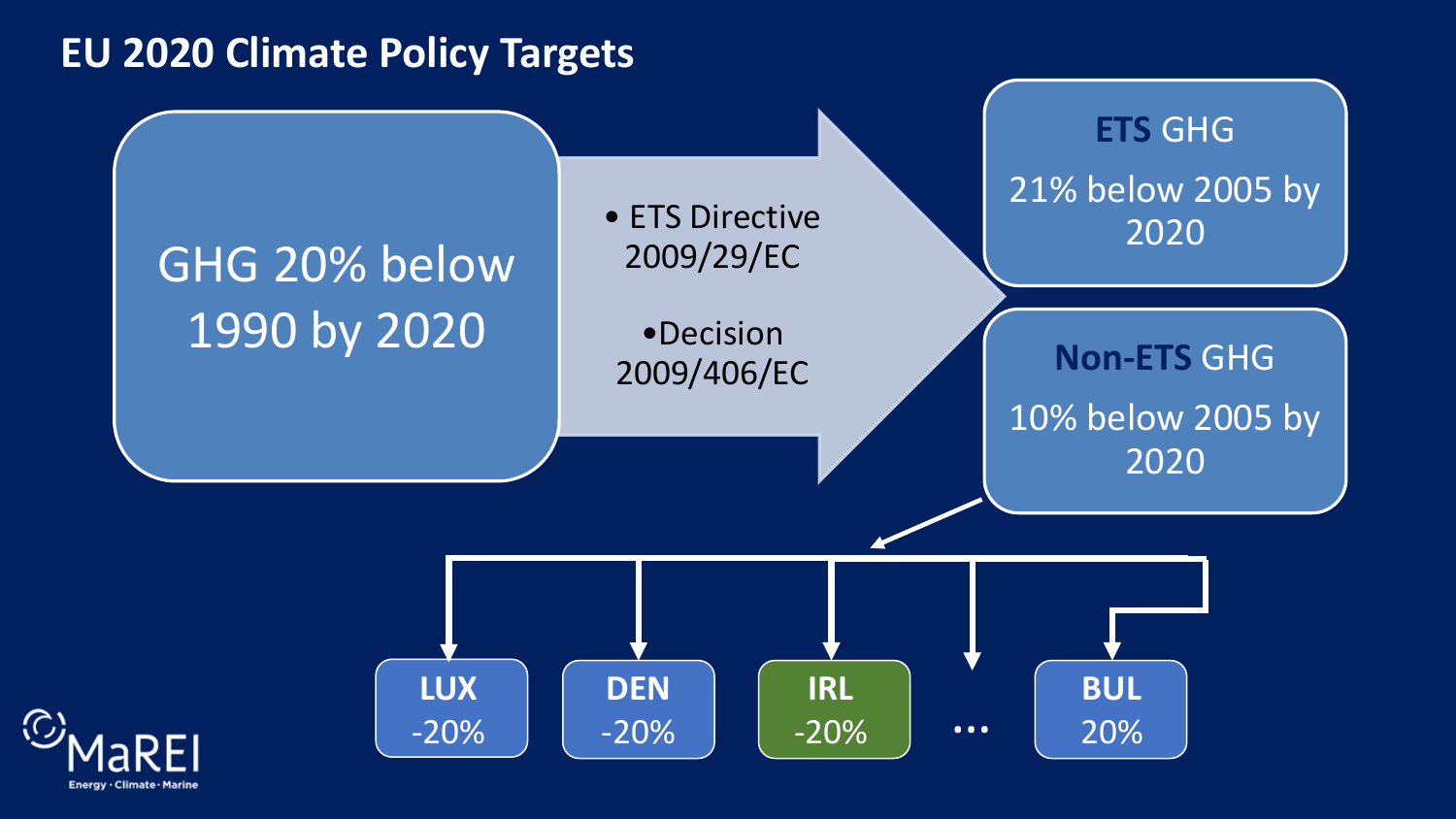# **EU 2030 Climate Policy Targets**

- The European Council stated in 2009 that the EU's objective, in the context of necessary reductions by developed countries as a group, is to reduce GHG emissions by 80-95% in 2050 compared to 1990.
- The Council further decided in October 2014 to set a target of minimum 40% reduction in EU GHG emissions to be achieved by 2030 relative to 1990 levels. The 2030 40% target was allocated between ETS and non-ETS emissions on a 'cost effective' basis, as in the case of the 2020 20% target.
- This is equivalent to a 37% reduction in GHG relative to 2005. The cost effective way to achieve this comprised a 43% reduction for ETS emissions and a 30% reduction for non-ETS emissions.
- The Council again decided that the EU ETS 43% target would be met by collectively by ETS installations within the EU (Emission Trading Scheme Directive 2018/410), whereas the non-ETS 30% target would be distributed amongst Member States under an Effort Sharing Regulation (2018/842).
- Effort sharing was determined on the basis of GDP per capita levels of Member States, adjusted to reflect 'costeffectiveness in a fair and balanced manner', within the range 0% to 40% reductions in non-ETS emissions relative to 2005 levels.
- Annual emissions caps were agreed with flexibility mechanisms comprising transfers between Member States, banking and borrowing between years, and one off ETS transfers. In addition, credits were permitted for 280 Mt CO<sub>2</sub> net emissions removals from LULUCF, capped for each Member State in accordance with the share of GHG emissions from agriculture.

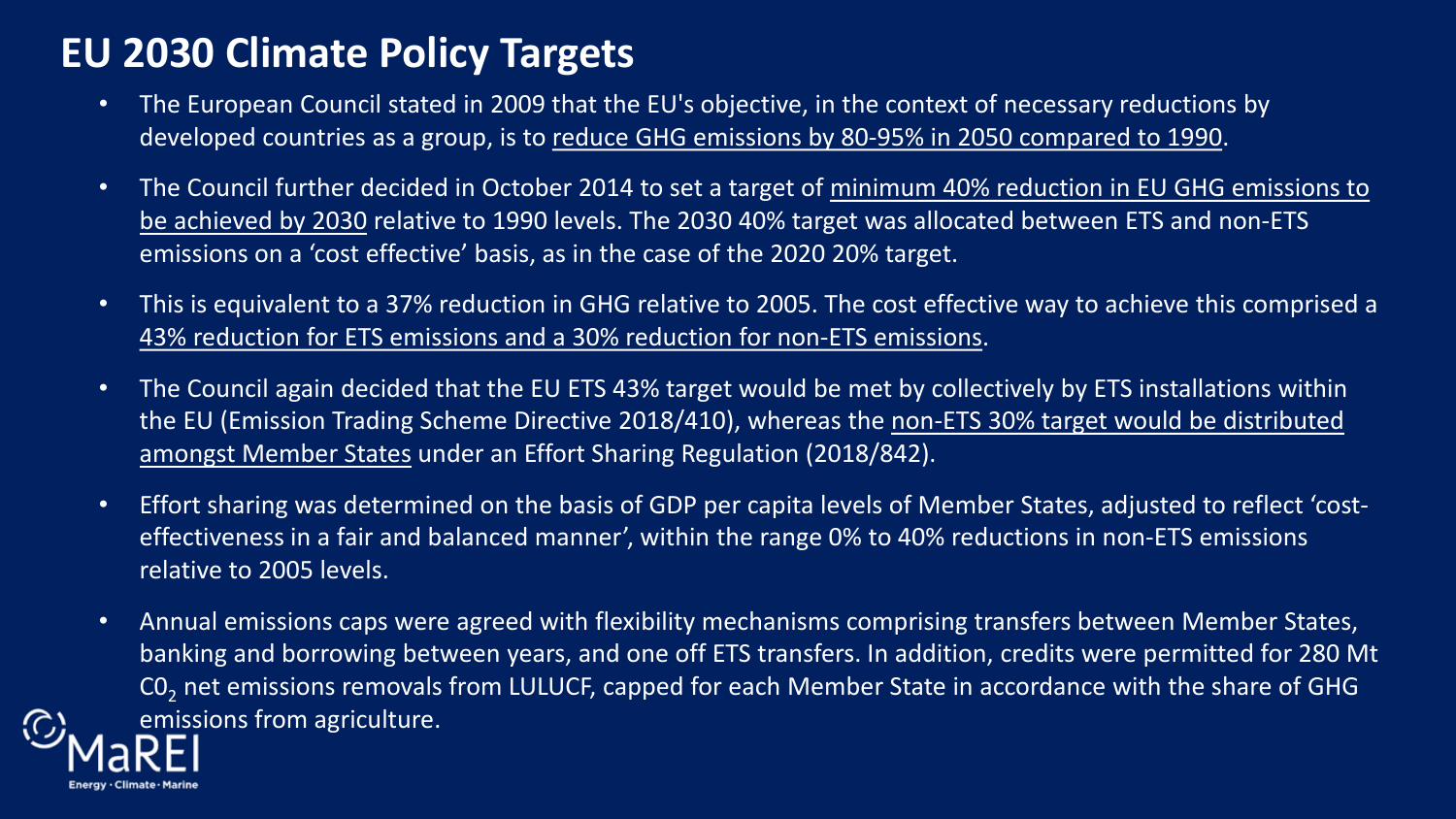#### **EU** *previous* **2030 Climate Policy Targets**

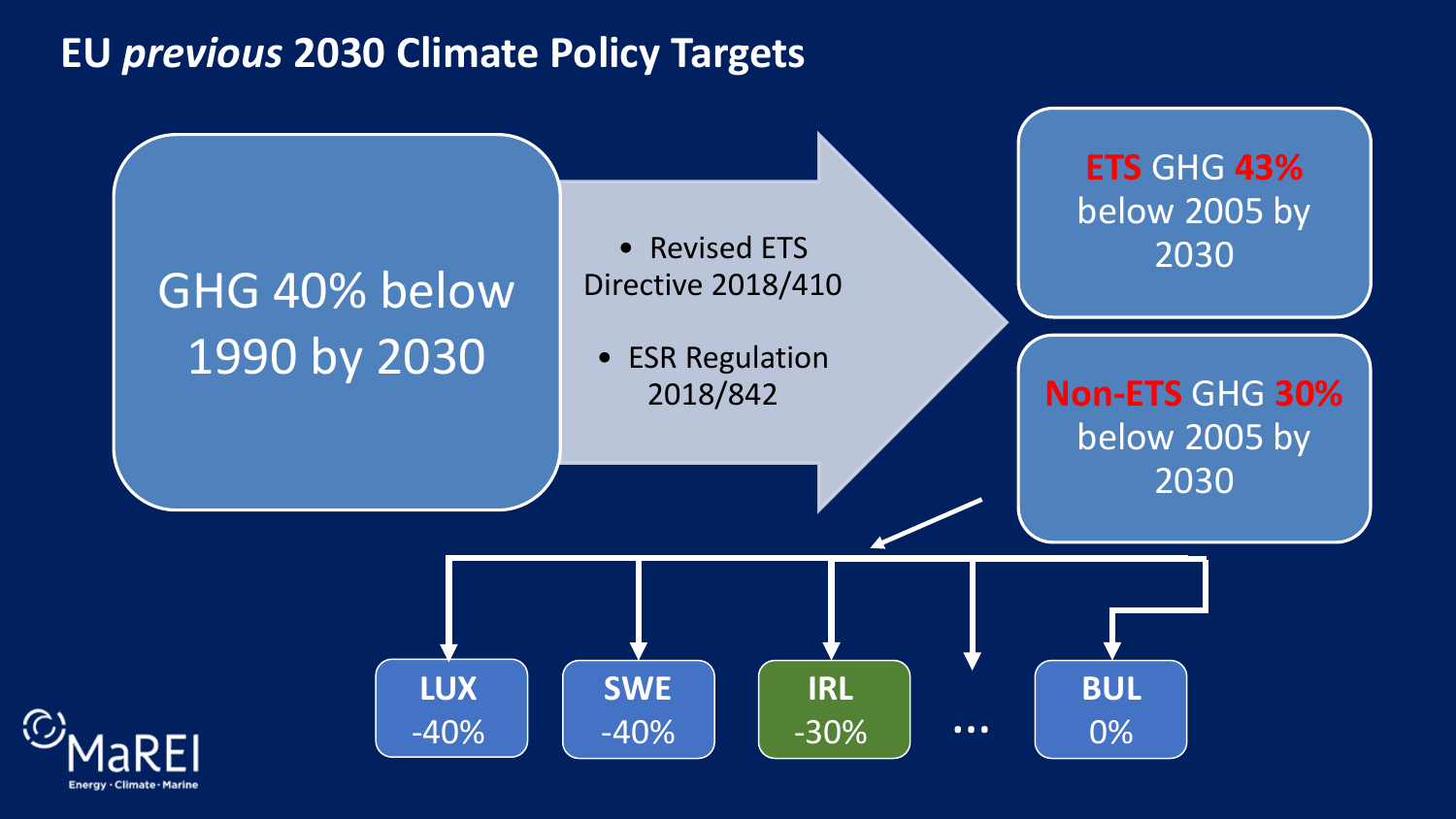# **EU 2030 NEW Climate Policy Targets**

- The European Council committed to achieving climate neutrality by 2050 at its June 2019 Council meeting.
- The European Council endorsed in December 2020 a new binding EU target for a net domestic reduction in greenhouse gas emissions of at least 55% by 2030 compared to 1990 levels.
- The European Commission published in July 2021 a 'Fit for 55' climate and energy package indicating how the 55% reduction target by 2030 can be delivered.
- A 55% reduction in GHG by 2030 relative to 1990 levels is equivalent to a 52% reduction in GHG relative to 2005 levels. If the ETS and non-ETS sectors remain as is, the cost effective way to achieve this reduction comprises a 62% reduction for ETS emissions and a 40% reduction for non-ETS emissions, relative to 2005 levels.
- The Commission proposes [COM(2021) 555 final] an update of the previous target setting approach (for individual based on GDP per capita is still appropriate, while applying a limited amount of targeted corrections to address cost efficiency concerns).
	- All Member States targets will fall within the range 10% to 50% reduction in non-ETS emissions relative to 2005 levels
	- No Member State will see their 2030 target grow by more than 12 %'age points and possibly.
	- net emissions removals from LULUCF are allowable, capped to 225 MtCO2eq for the EU over the ten year period to 2030 and split in half for each of the two 5 – year periods.

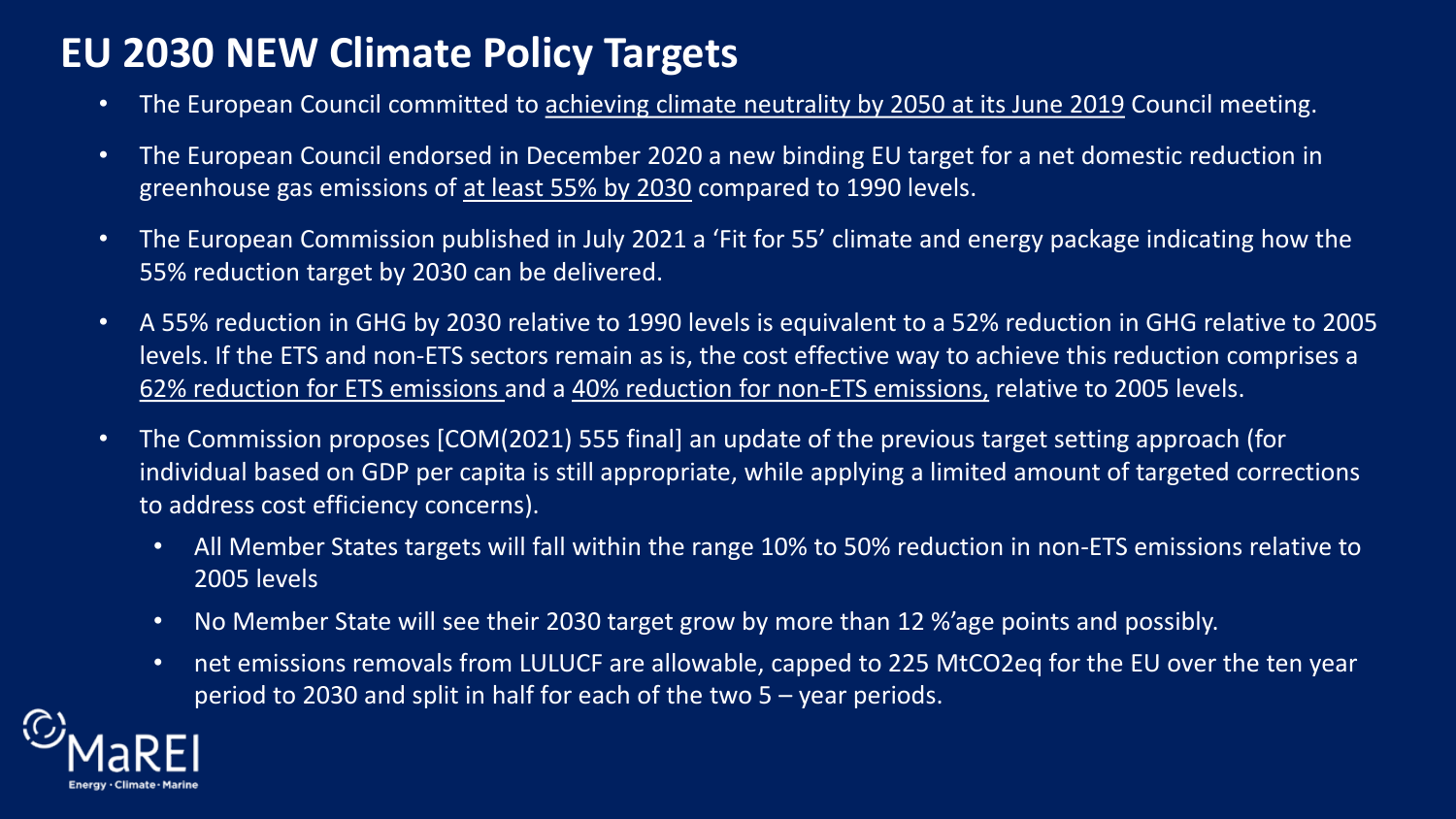#### **EU** *proposed revised* **2030 Climate Policy Targets**

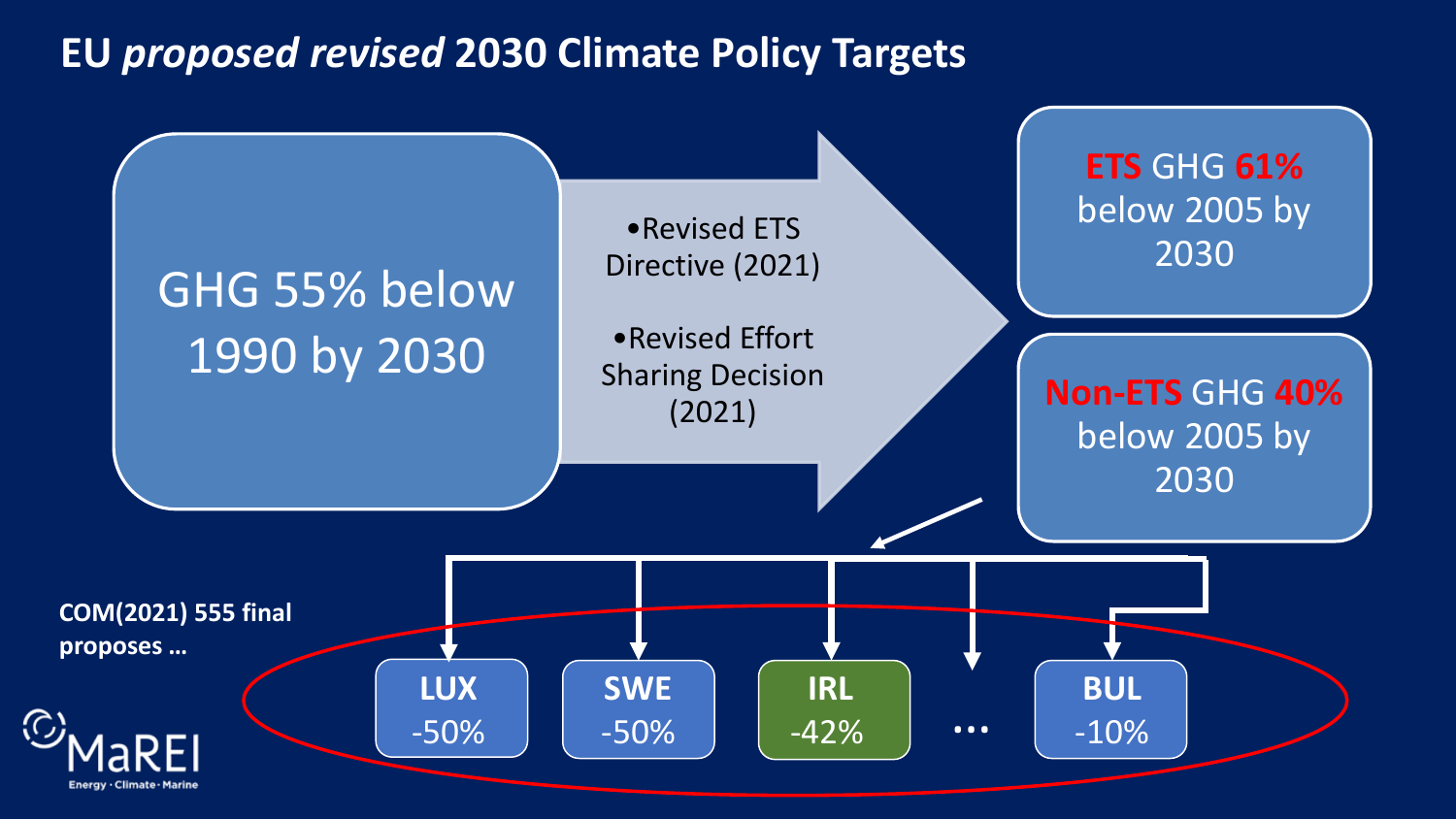## **Implications for Ireland's Carbon Budgets**

- Using the proposed 42% non-ETS (emissions reduction relative to 2005 levels) target for Ireland, this would translate into a non-ETS target for Ireland of 28.3 Mt CO<sub>2eq</sub> for the year 2030.
- Combining this with an ETS projection based on the European Commission results for Ireland arising from a 61% EU ETS target, this results in a total GHG emissions projection of 36.2 Mt CO<sub>2eq</sub> for the year 2030 2030 (note this excludes LULUCF emissions).
- This compares with a national target (revised Climate Bill 2021) of 31.1 Mt CO<sub>2eq</sub> (note this also excludes LULUCF emissions).
- Based on these assumptions (and inherent uncertainties) about the possible outcome of EU negotiations, this points to a maximum carbon budget of 266 Mt CO<sub>2eq</sub> for the 1<sup>st</sup> period and 215 Mt CO<sub>2eq</sub> for the second period (i.e.  $481$  Mt  $CO<sub>2ea</sub>$  for the 10 year period).
- The EU proposes that current *net removals* from LULUCF can be taken into account in meeting mandatory 2030 non-ETS targets. In Ireland's case, the EU proposals suggest we can include net emissions removals up to 26.8 Mt CO<sub>2eq</sub> for the 10 year period. This would increase Ireland's carbon budget over the 10 year period to 508 Mt **CO<sub>2eq</sub>** for the 10 year period.
- The EU also allows some Member States to *cancel EU ETS allowances* and use these allowances (up to 19.1 Mt  $CO<sub>2</sub>$  for Ireland) for compliance with non-ETS target. It Ireland makes use of this, it would further increase Ireland's carbon budget to 527 Mt CO<sub>2eq</sub> for the 10 year period.

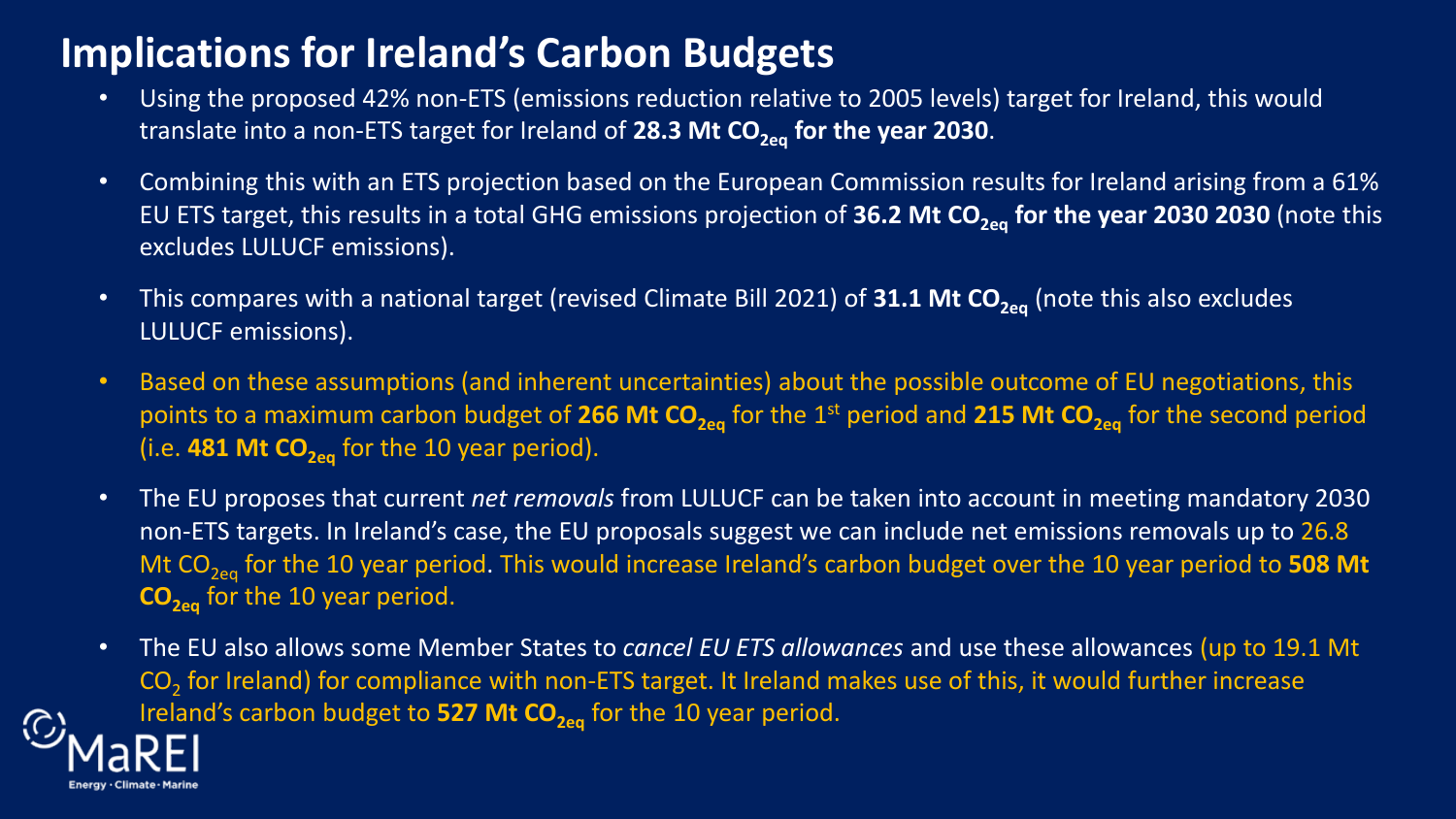#### **Implications for Ireland's Carbon Budgets**



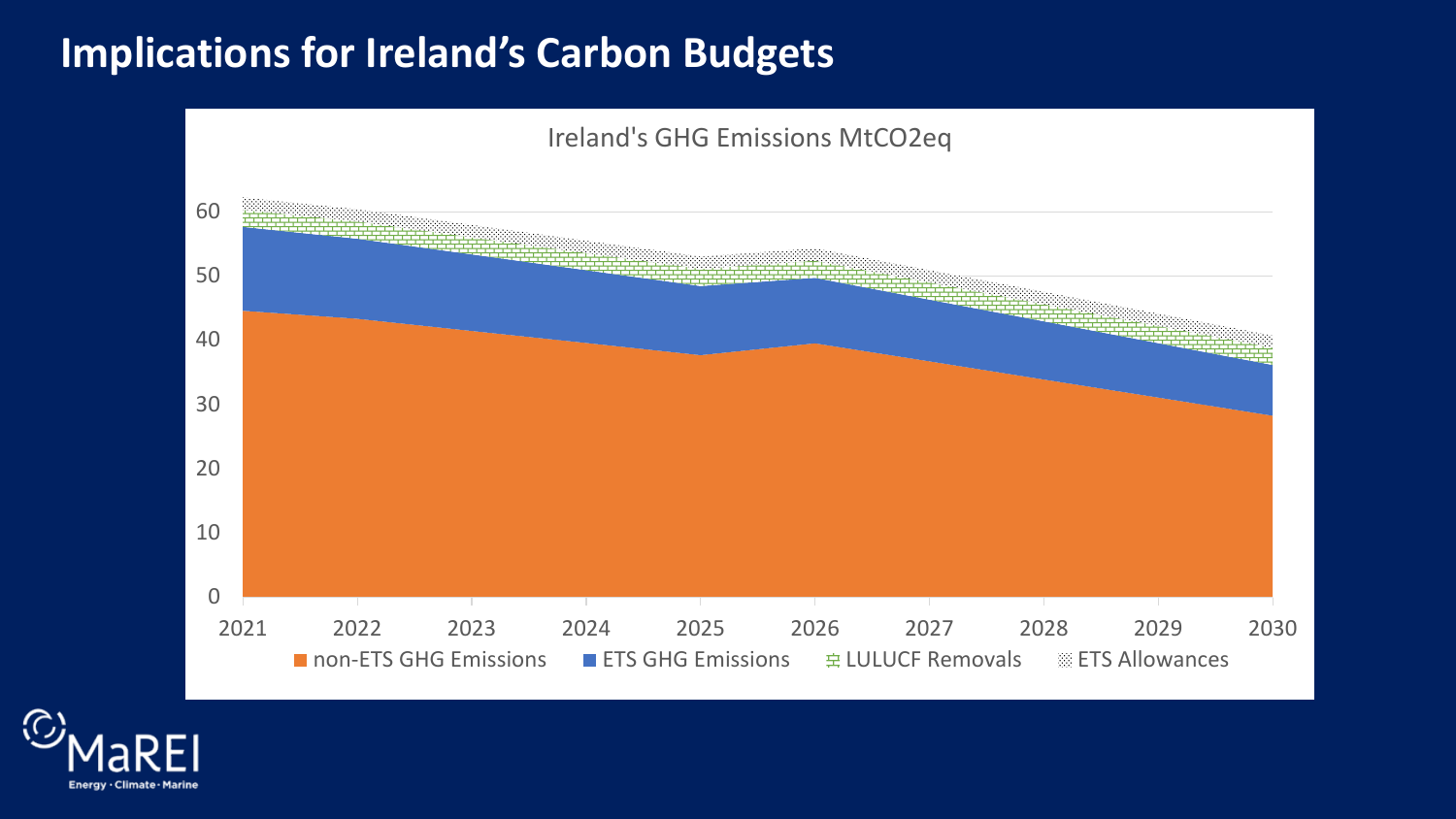# **Possible Carbon Budgets for Ireland**

Title | Period

**CB1 2021-2025**

| <b>Title</b>    | <b>Period</b> | EU 55% Target<br><b>Carbon Budget</b> | <b>Non-ETS</b> | <b>ETS</b> |
|-----------------|---------------|---------------------------------------|----------------|------------|
| CB <sub>1</sub> | 2021-2025     | 266                                   | 206            | 60         |
| CB <sub>2</sub> | 2026-2030     | 215                                   | 170            | 45         |
| $CB1+2$         | 2021-2030     | 481                                   | 376            | 105        |
|                 |               |                                       |                |            |
|                 |               |                                       |                |            |
| <b>Title</b>    | <b>Period</b> | EU 55% Target<br><b>Carbon Budget</b> |                |            |
| CB <sub>1</sub> | 2021-2025     | 289                                   |                |            |
| CB <sub>2</sub> | 2026-2030     | 238                                   |                |            |

**With LULUCF**

**No LULUCF**

**278**

**192**

**469**

**298**

**205**

**503**

**Estimate based on EU increased ambition 481 Mt CO<sub>2eq</sub>** (**No LULUCF)**

**527 Mt CO<sub>2eq</sub> (including flexibilities - ETS and net LULUCF removals)**

**Estimate based on Climate Bill 469 Mt CO<sub>2eq</sub> (no LULUCF) 503 Mt CO<sub>2eq</sub> (incl. LULUCF)** 

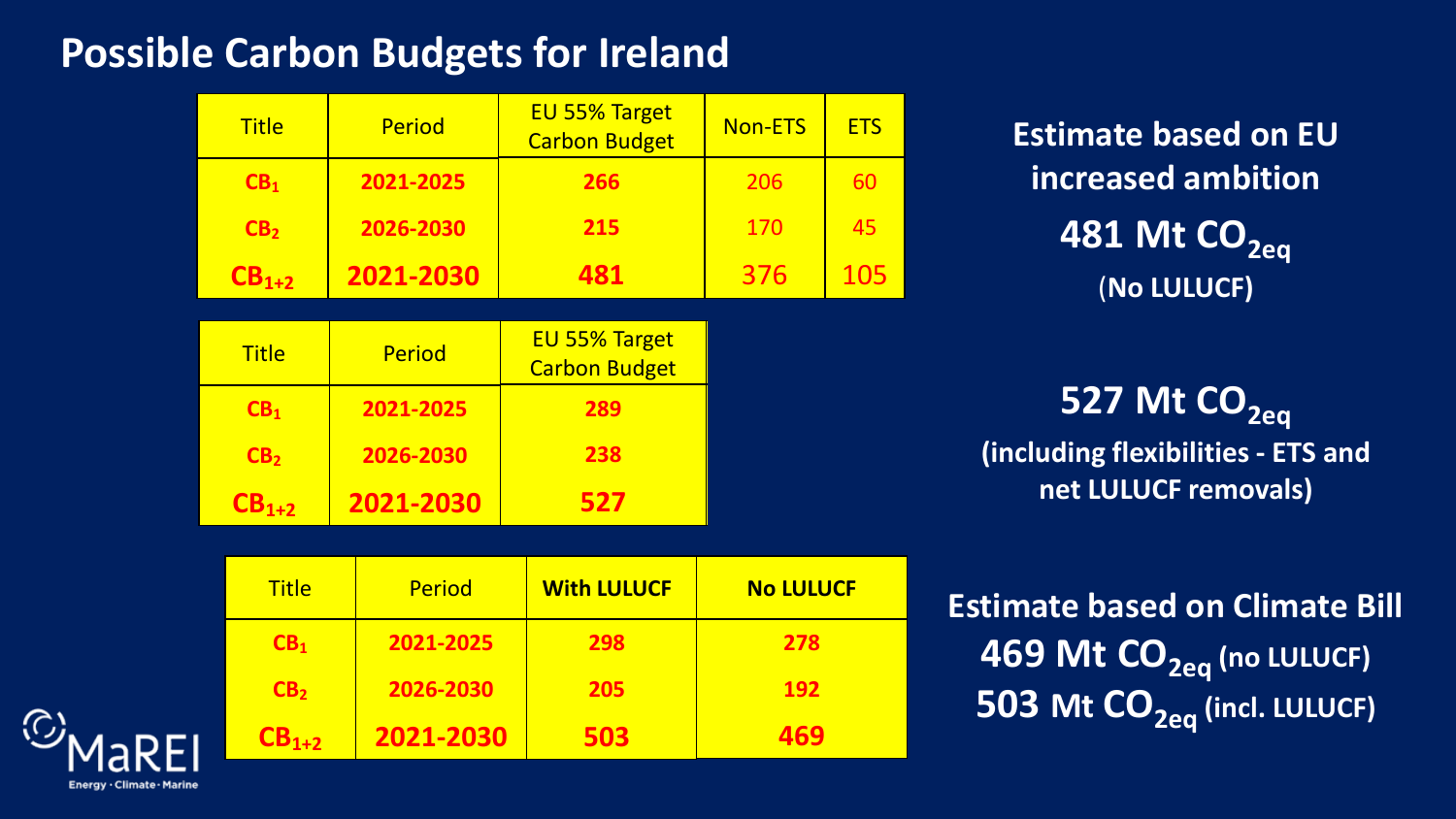## **Uncertainties**

- **Sectoral split between ETS and non-ETS:** The analysis here assumes the same **sectoral split** of EU GHG emissions between ETS and non-ETS sectors. There may be changes regarding the possible inclusion of additional emissions into the ETS.
- **Treatment of LULUCF emissions:** Under the current (40% target) Effort Sharing Regulation, 280 Mt of emissions credits are allowable from net emissions removals in the period to 2030. The draft EU Climate Law limits emissions removals to 225 Mt CO2 (updating the total to take account of Brexit).
- **Effort sharing distribution:** as per proposed revised ESR Regulation [COM(2021) 555 final]
- **Target for Ireland:** The analysis here points to a possible non-ETS 2030 target for Ireland of a 42% reduction relative to 2005 levels. This is a based on COM(2021) 555 final and combines relative economic activity within Member States with cost effectiveness considerations.
- **Carbon budget:** The quantification of 266 Mt CO<sub>2eq</sub> for 2021-2025 and 215 Mt CO<sub>2eq</sub> for 2026-2030 is based on combining i) the estimated non-ETS target together with ii) an ETS trajectory for Ireland based on the EU modelling results of the *EU fit for 55* 'MIX' scenario, and iii) the starting point as defined by the revised ESR. Adding the emissions allowances associated with proposed flexibility mechanism increases this to 527 Mt CO<sub>2eq</sub> over the ten year period.